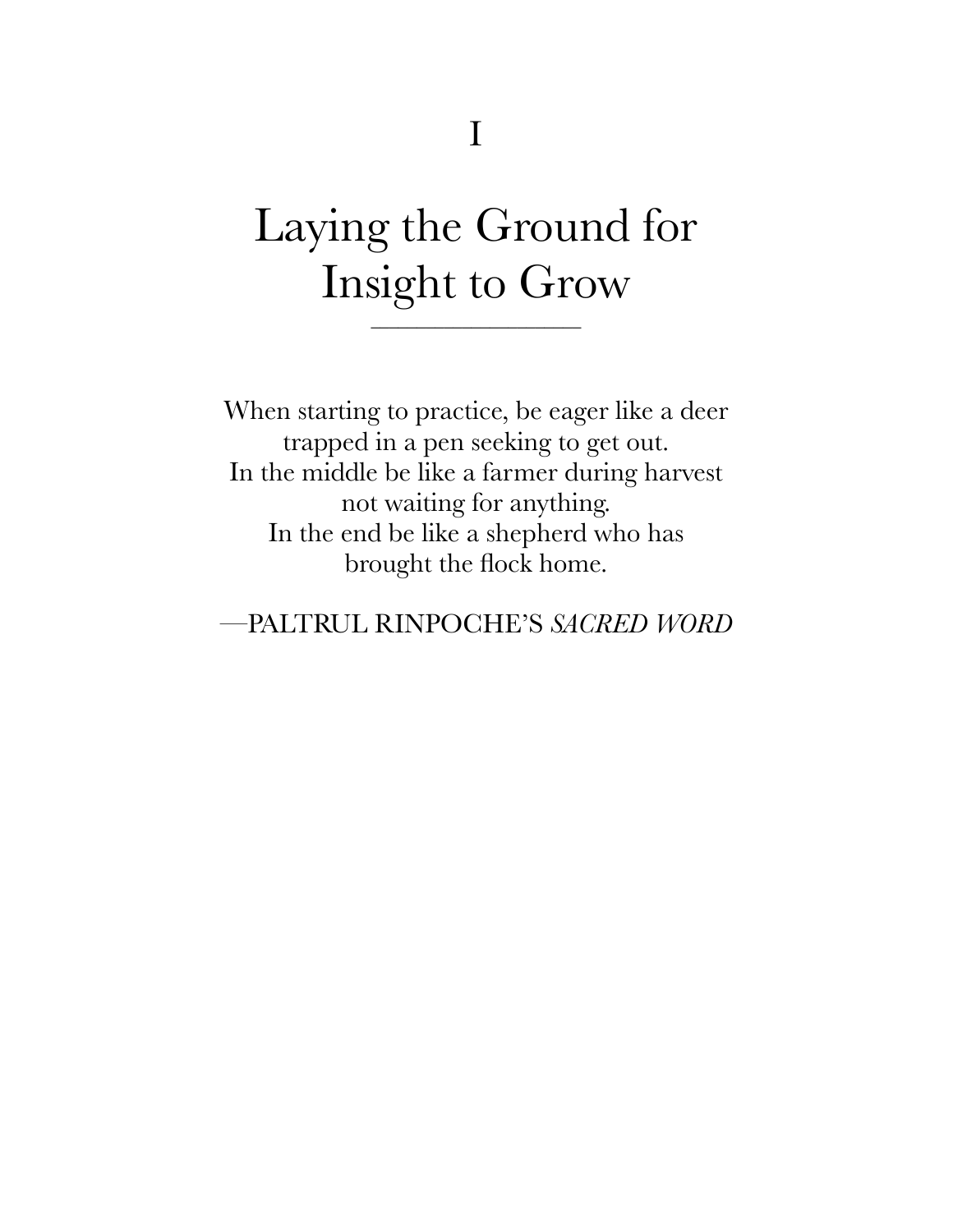## IDENTIFYING IGNORANCE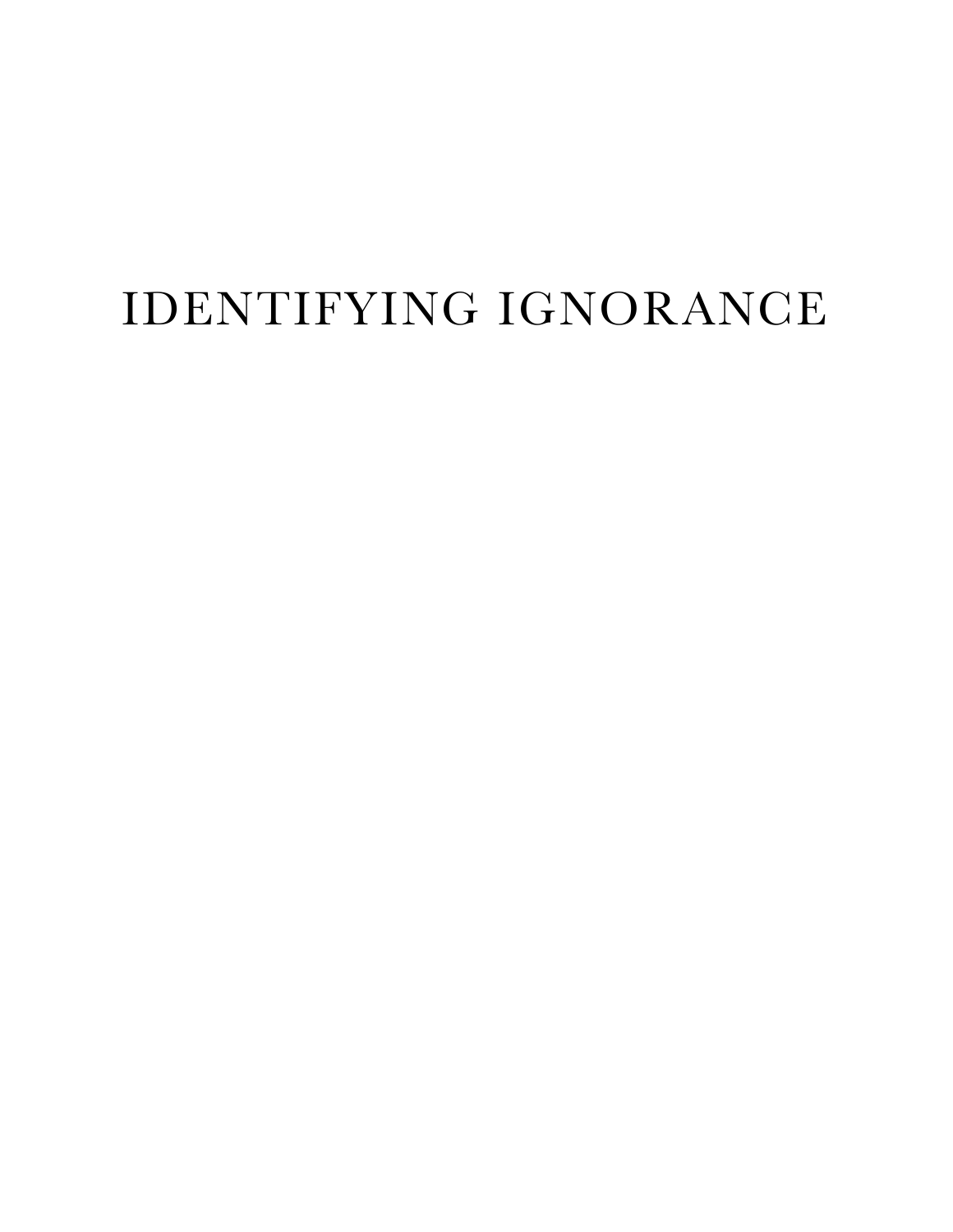#### *Meditative Reflection*

#### Consider:

- 1. All counterproductive emotions are based on and depend upon ignorance of the true nature of persons and things.
- 2. There are specific ways to suppress lust and hatred temporarily, but if we undermine the ignorance that misconceives the nature of ourselves, others, and all things, all destructive emotions are undermined.
- 3. Ignorance sees phenomena—which actually do not exist in and of themselves—as existing independent of thought.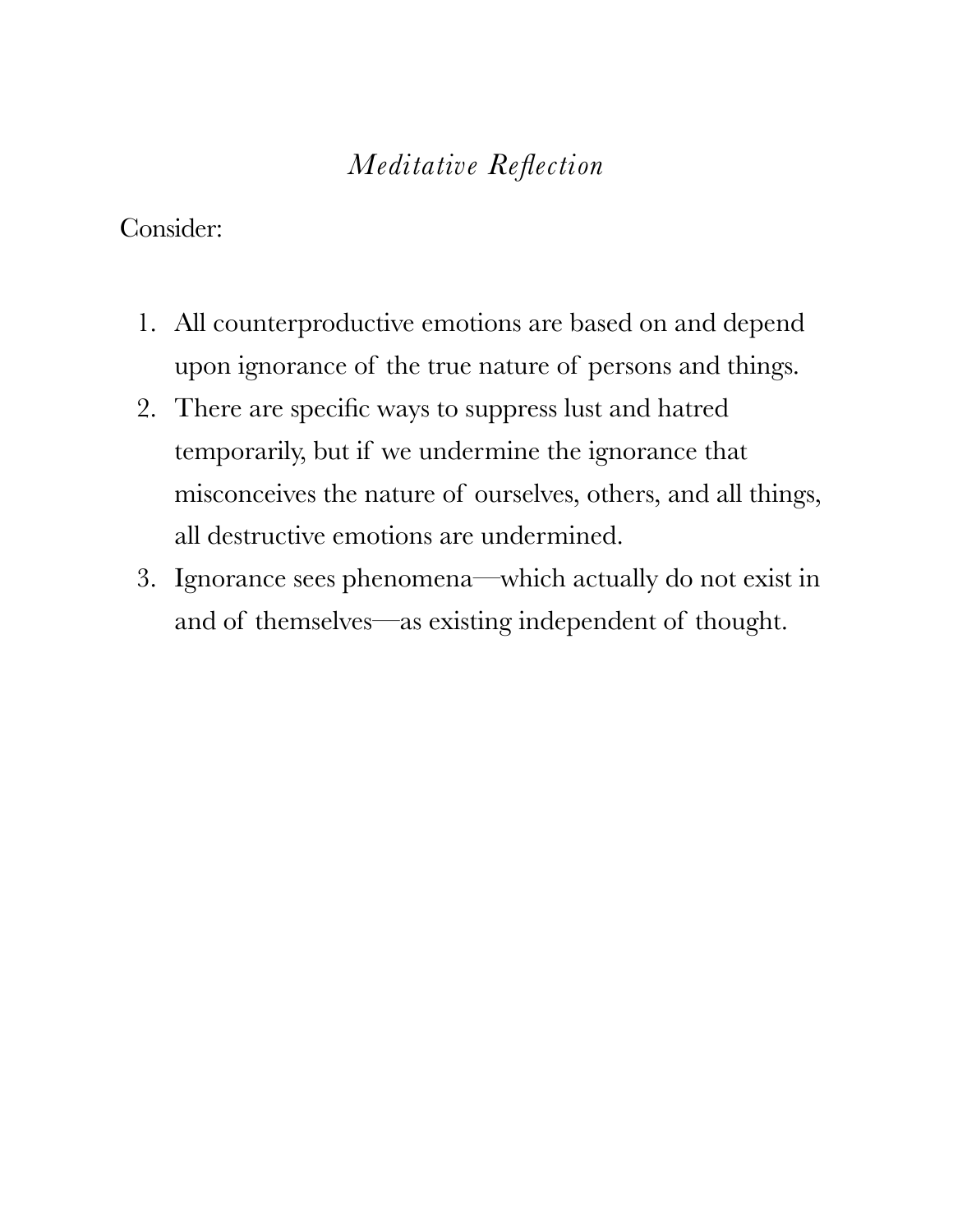## Discovering the Source of Problems

\_\_\_\_\_\_\_\_\_\_\_\_\_\_\_\_\_\_\_\_\_\_\_

Attracted by light and heat, a moth flies into a flame. Stunned by the sounds of a guitar, a deer stands unaware of a hunter. Drawn by the scent of a flower, a bug is trapped inside. Attached to taste, a fish rushes to a hook. Pulled to mud, an elephant cannot escape.

—PALTRUL RINPOCHE'S *SACRED WORD*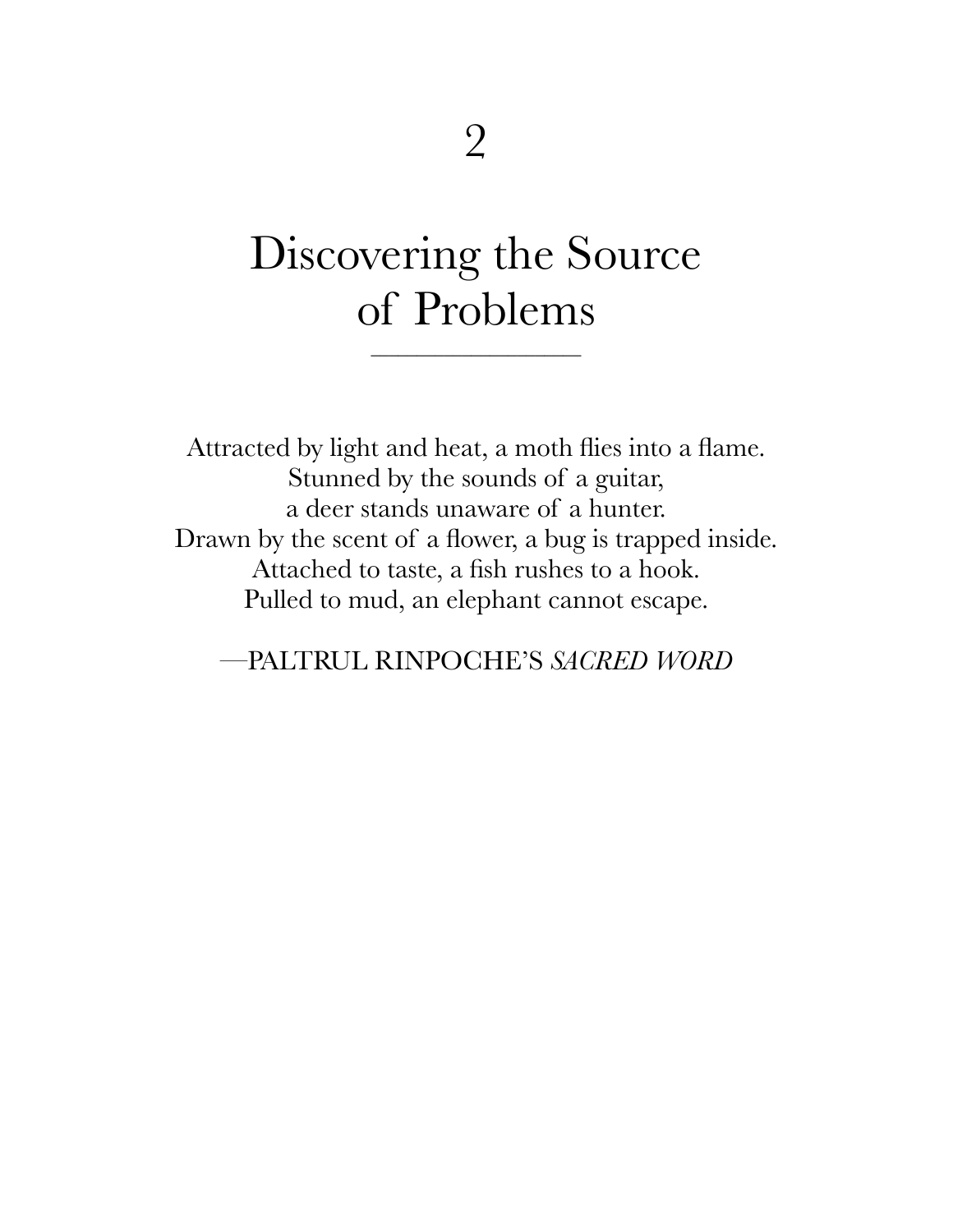How could great poisonous afflictive emotions not arise

In those whose minds are based on inherent existence?

Even when an object is ordinary, their minds Are grasped by the snake of destructive emotions.

—NAGARJUNA'S *SIXTY STANZAS OF REASONING*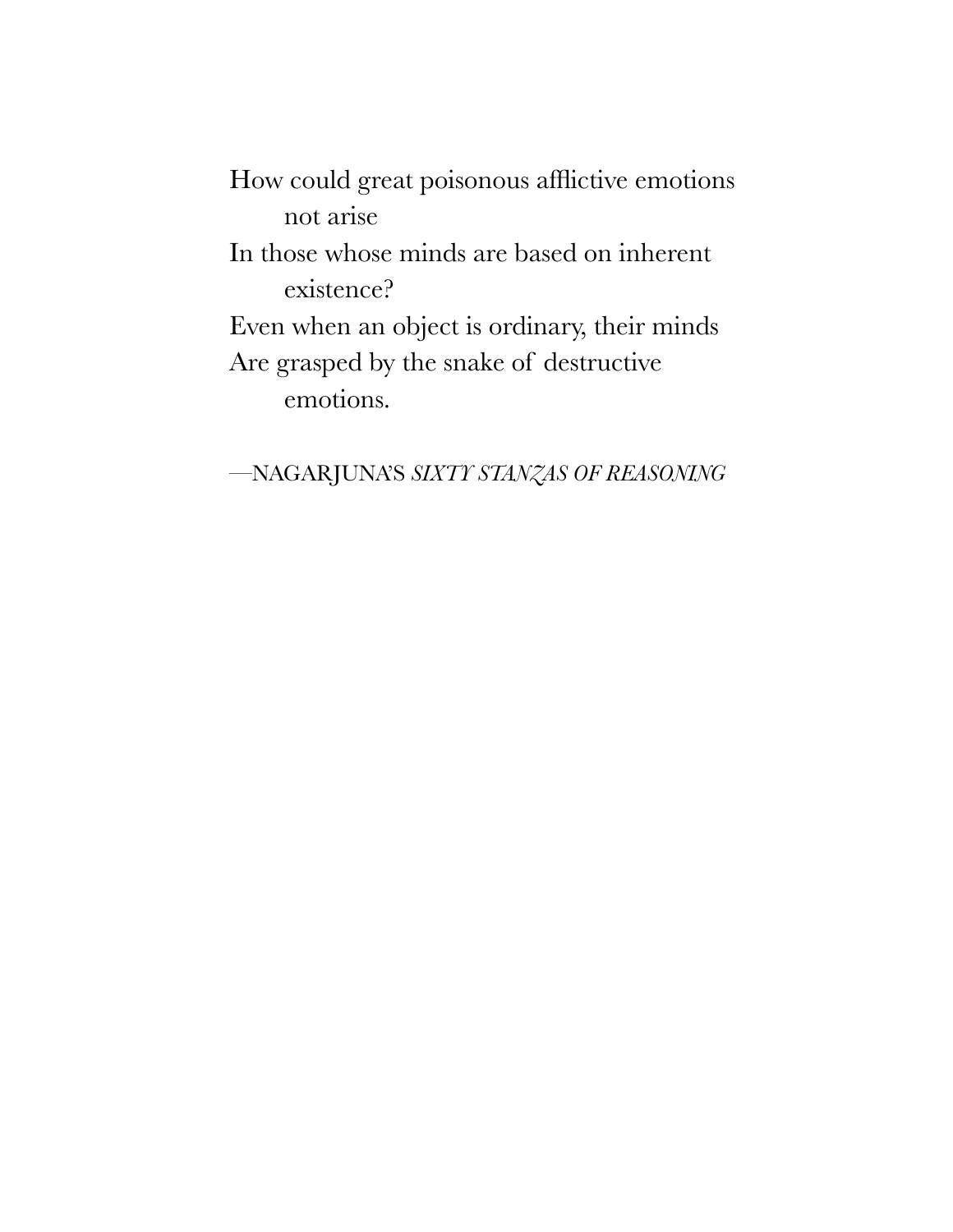In one who exaggerates self

There is always adherence to "I."

Through that adherence there is attachment to pleasure.

Through attachment disadvantages are obscured

And advantages seen, whereby there is strong attachment,

And objects that are "mine" are taken up as means of achieving pleasure.

Hence, as long as there is attraction to self, So long do you revolve in cyclic existence.

—DHARMAKIRTI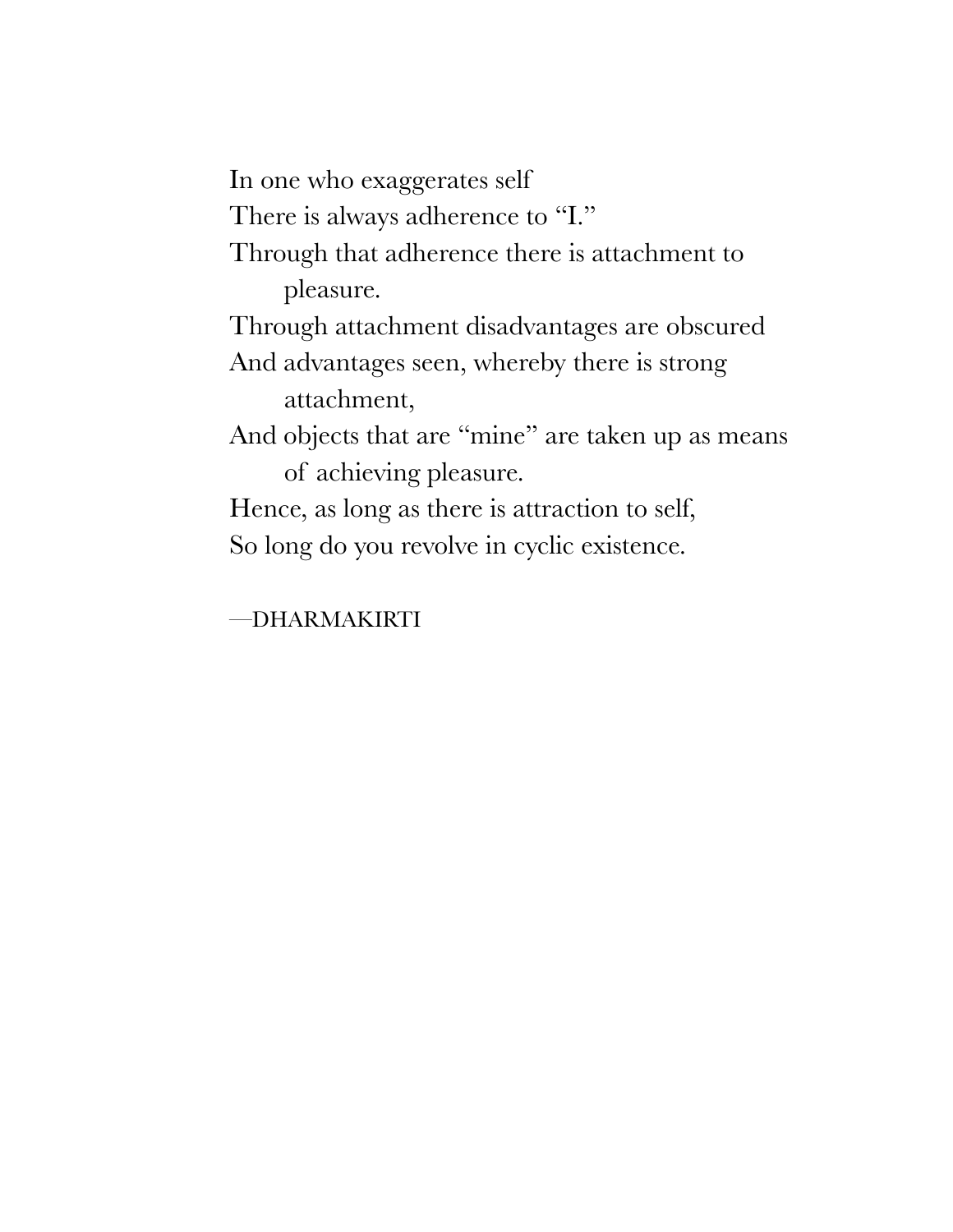# THE ROOT OF CYCLIC EXISTENCE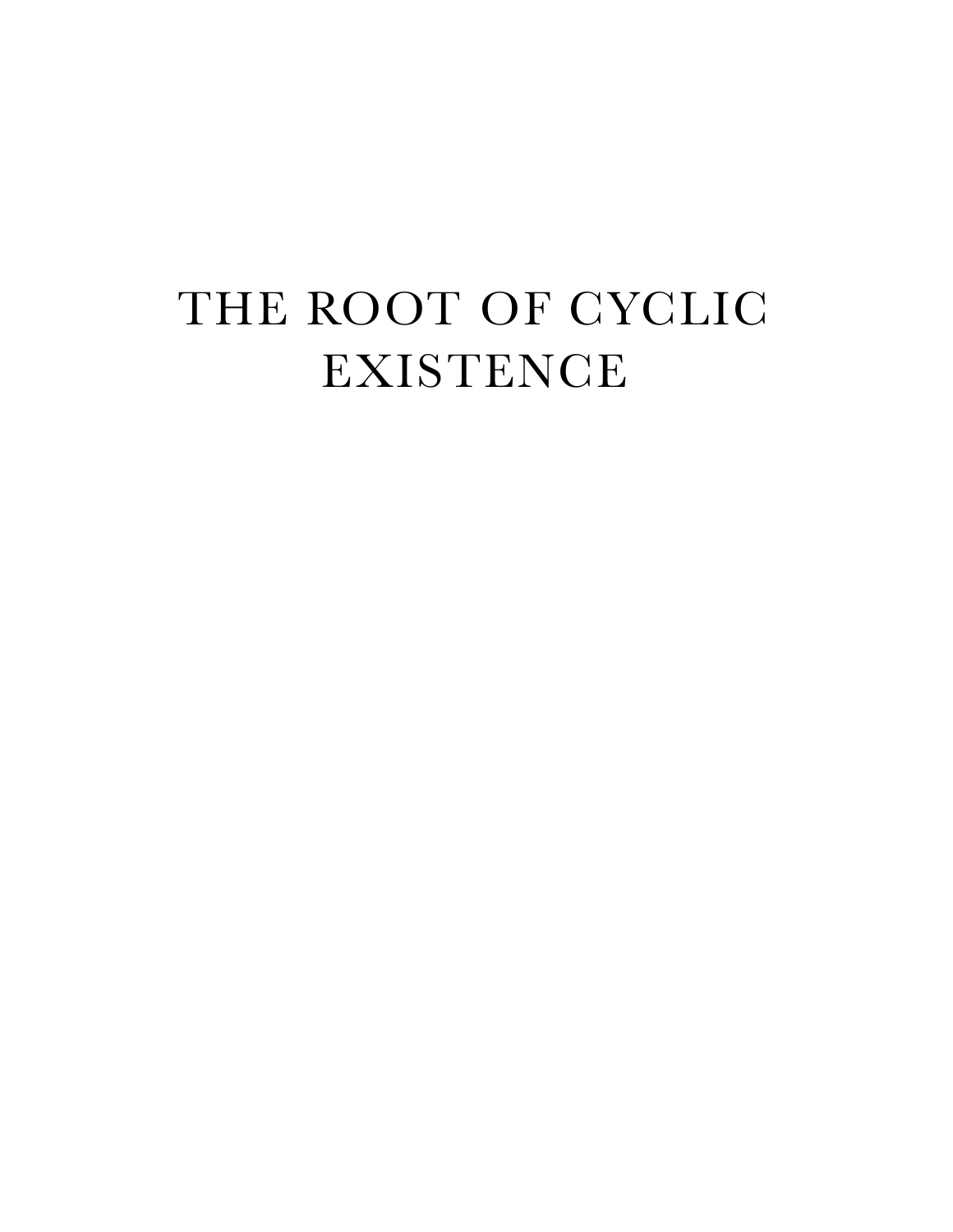Just as the capacity to feel is present throughout the body, Ignorance dwells in all afflictive emotions. Therefore all afflictive emotions are overcome Through overcoming ignorance

—ARYADEVA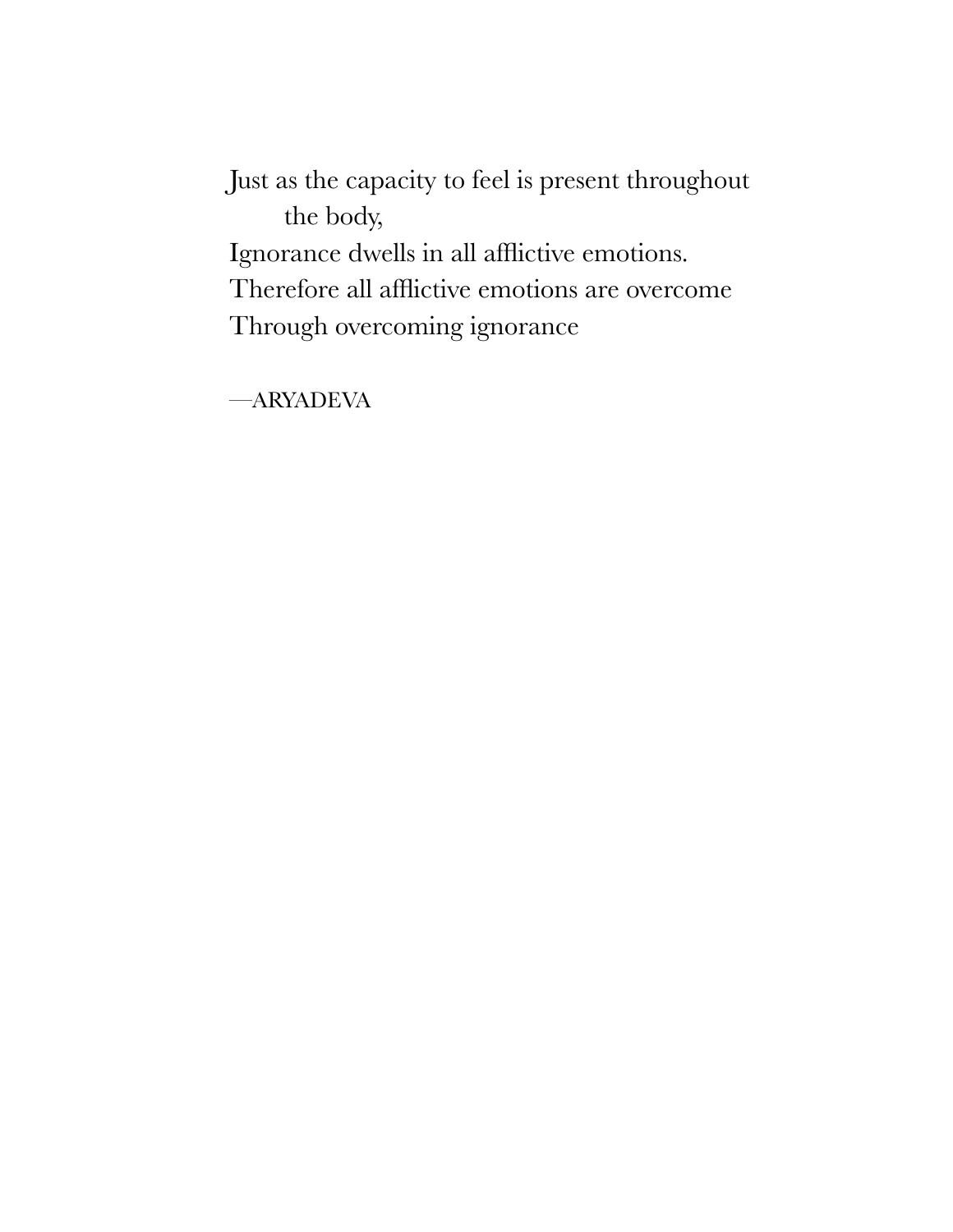### *Meditative Reflection*

Consider:

- 1. Does the attractiveness of an object seem to be integral to it?
- 2. Does the attractiveness of an object obscure its faults and disadvantages?
- 3. Does exaggeration of the pleasantness of certain objects lead to lust?
- 4. Does exaggeration of the unpleasantness of certain objects lead to hatred?
- 5. Notice how you:

First perceive an object

Then notice if the object is good or bad

Then conclude that the object's goodness or badness

exists inherently in the object

Then generate lust or hatred according to your previous judgement.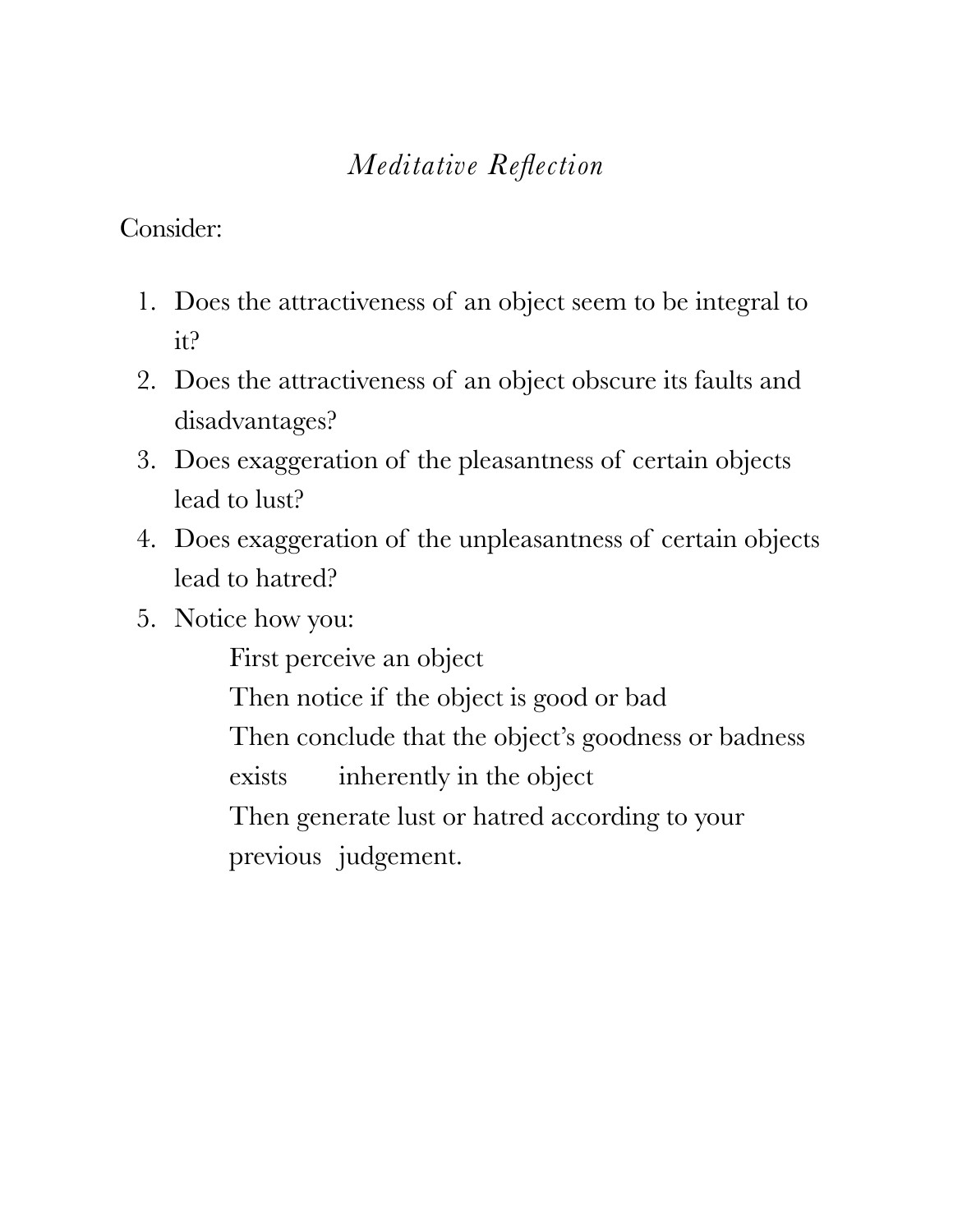## Why Understanding the Truth Is Needed

\_\_\_\_\_\_\_\_\_\_\_\_\_\_\_\_\_\_\_\_\_\_\_

Much of our planning is like waiting to swim in a dry ravine. Many of our activities are like housekeeping in a dream. Delirious with fever, one does not recognize the fever.

—PALTRUL RINPOCHE'S *SACRED WORD*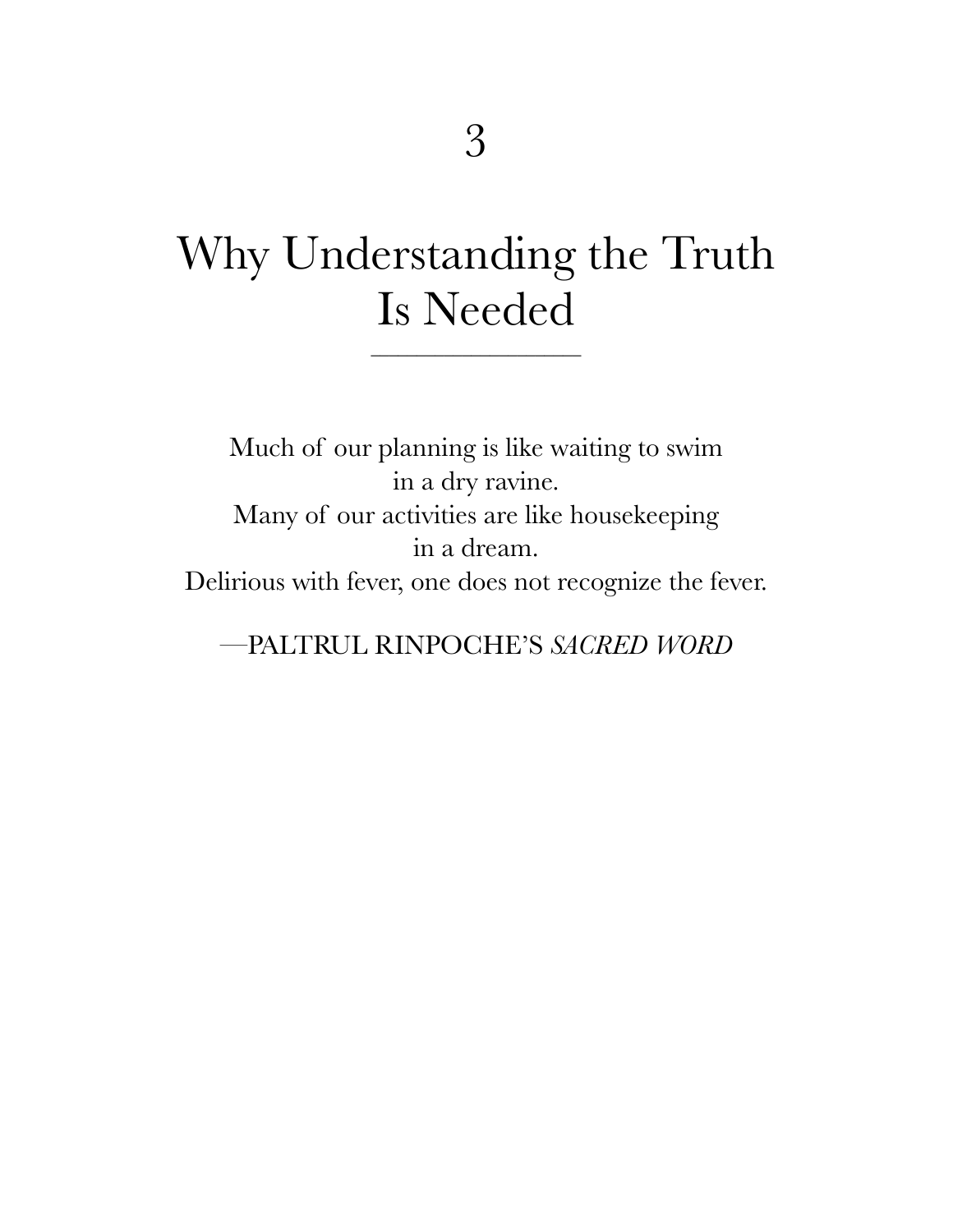Without losing belief in the object of an afflictive emotion It cannot be abandoned. The abandonment of desire, hatred, and so forth, Which are related to misperceiving advantages and disadvantages, Is through not seeing those in objects, Not through external ways.

—DHARMAKIRTI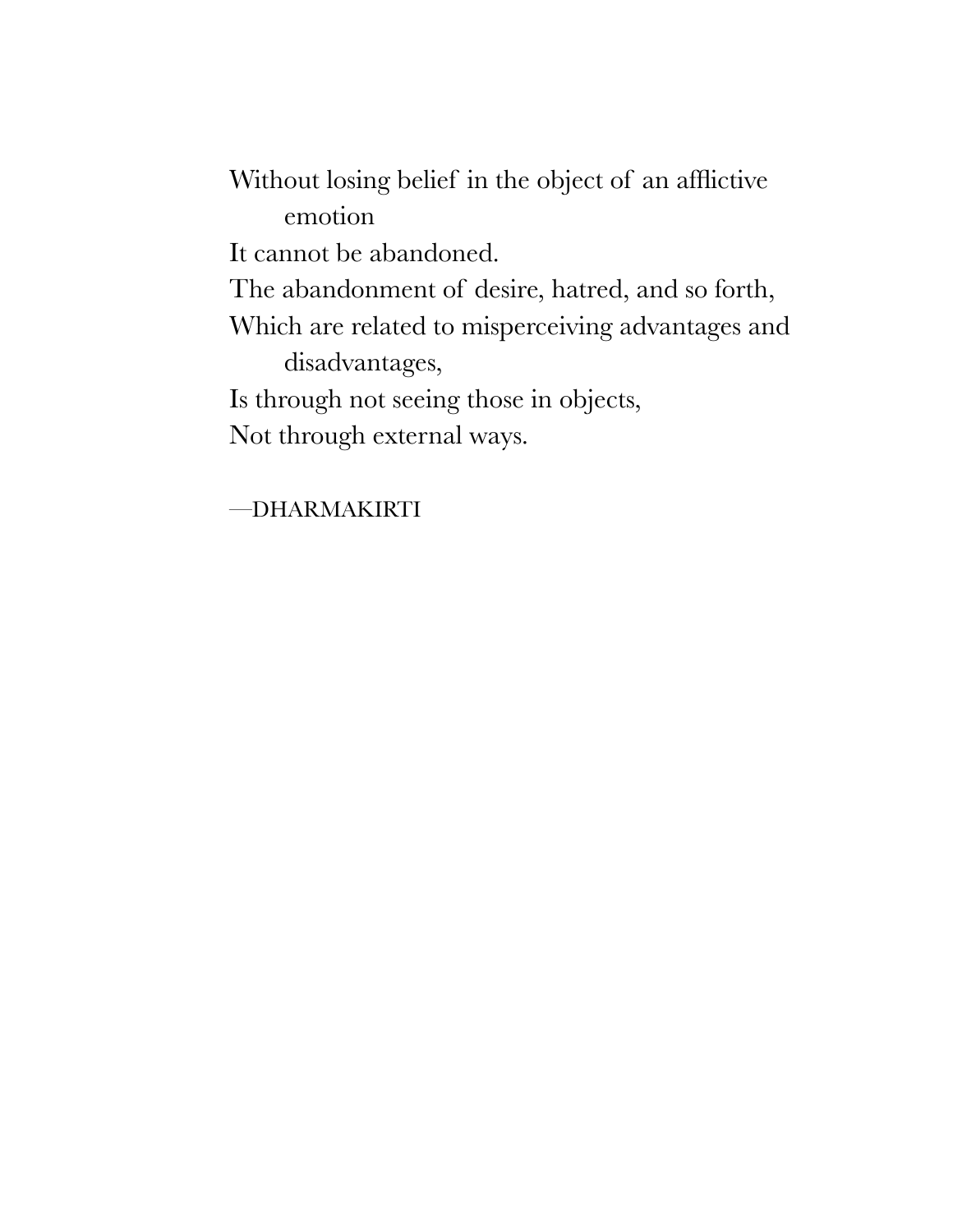Seeing with their minds that all afflictive emotions and defects

Arise from viewing oneself as inherently existent And knowing that the self is the object of this, Yogis refute their own inherent existence.

—CHANDRAKIRTI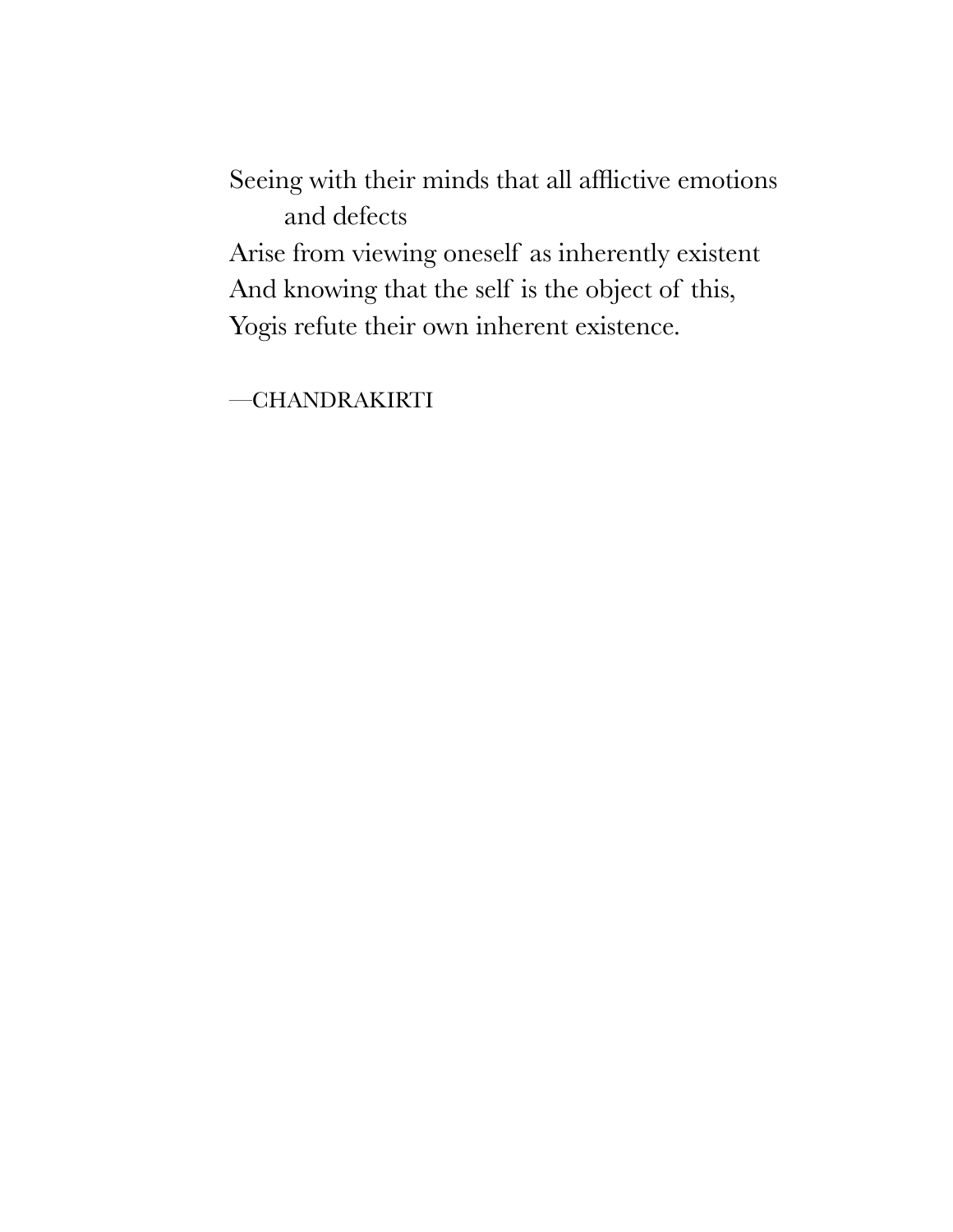When selflessness is seen in objects, The seed of cyclic existence is destroyed.

—ARYADEVA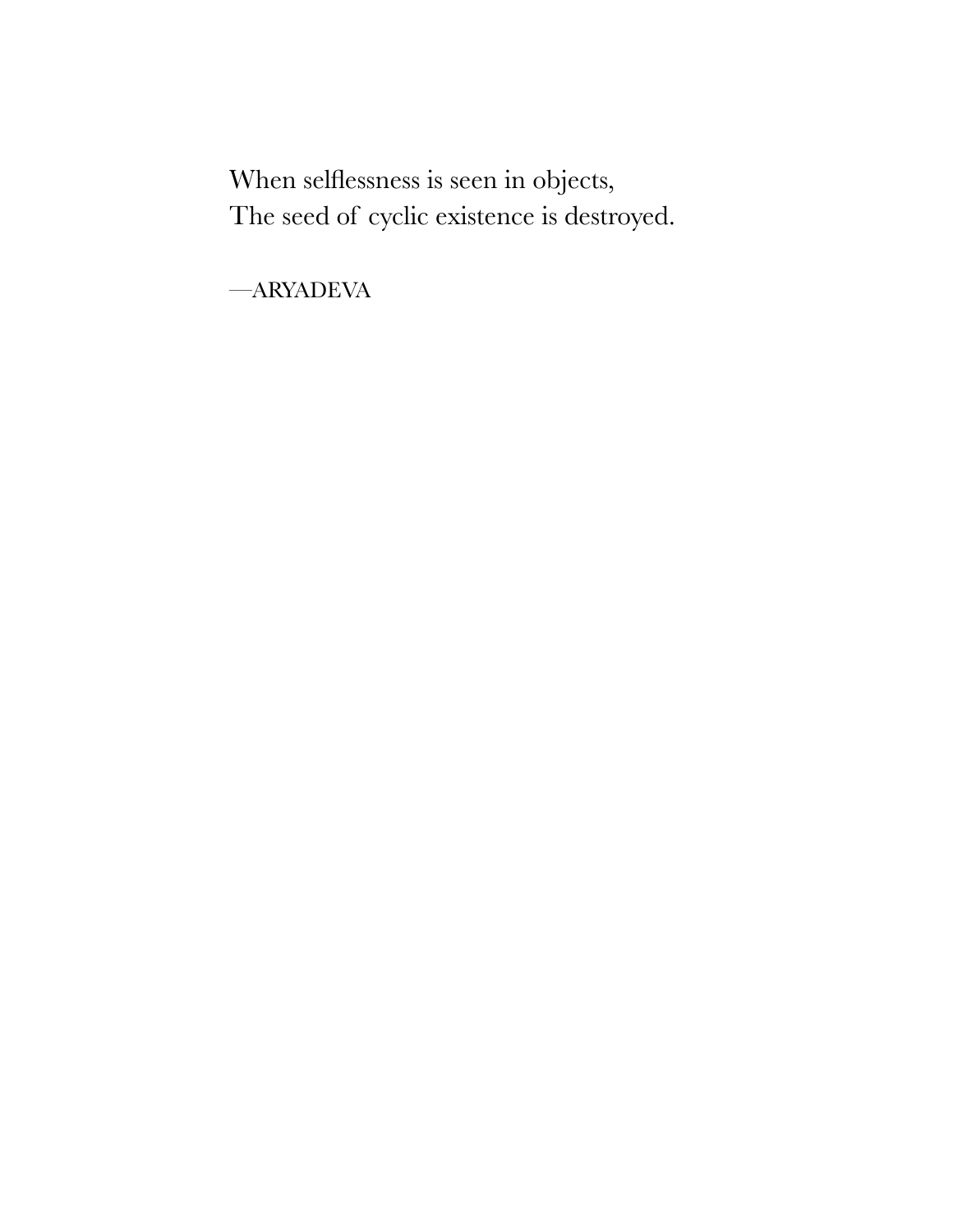### THREE WAYS OF SEEING OBJECTS

There are three modes of mental operation on an object:

- 1. Conceiving the object to inherently exist, which is what ignorance does
- 2. Conceiving the object to not inherently exist, which is what insight does
- 3. Conceiving the object without qualifying it with either inherent existence or an absence of inherent existence, as when just ordinarily seeing something, such as a house.